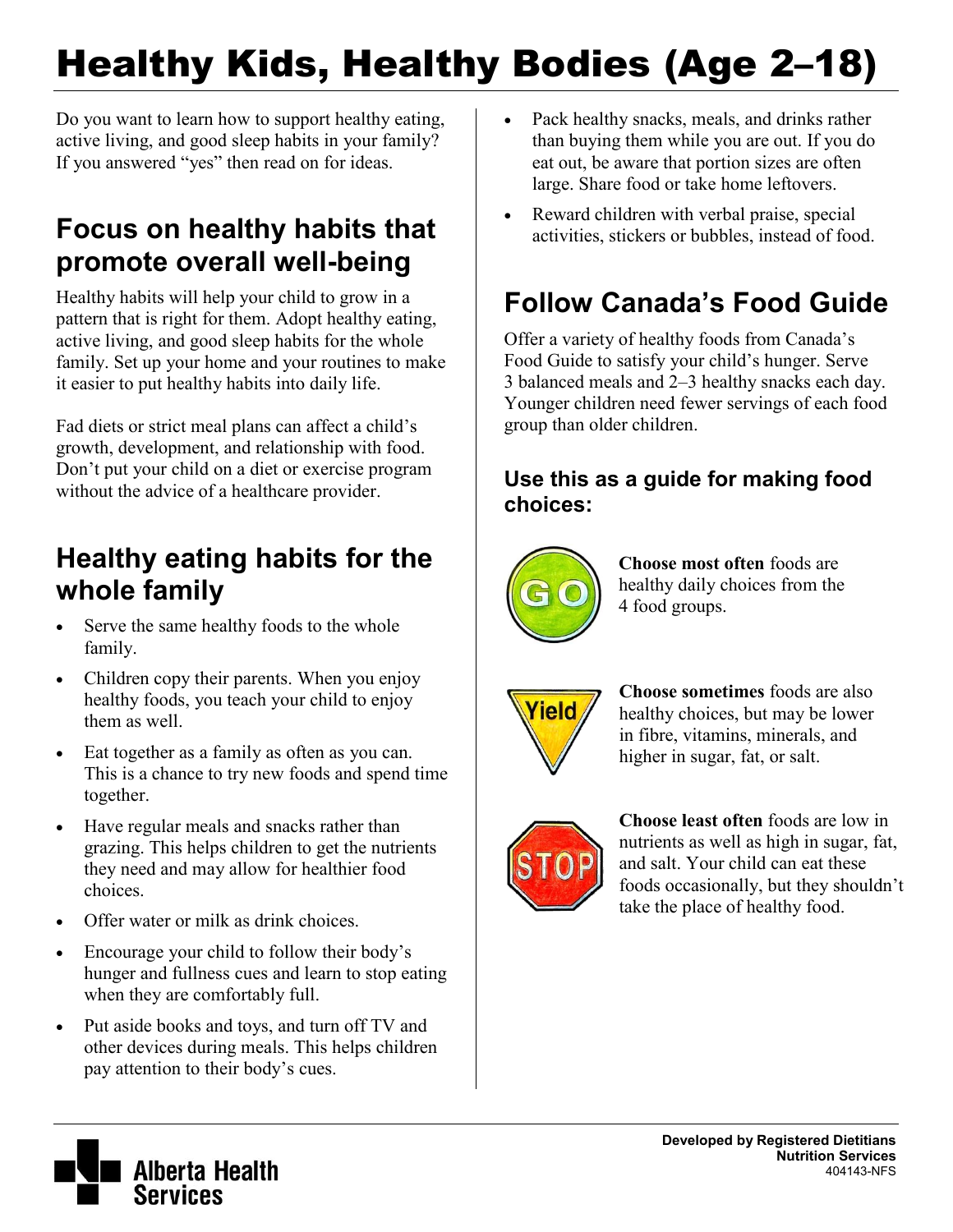### **Vegetables and Fruit**

**Children 2–3 years:**  4 servings a day

**Children 4–8 years:**  5 servings a day

**Youth 9–18 years:**  6 to 8 servings a day

#### **Examples of 1 serving:**

- 1 medium piece of fresh fruit
- $\frac{1}{2}$  cup (125 mL) fresh, frozen, or canned vegetables or fruit
- 1 cup (250 mL) leafy vegetables
- $\bullet$  60 mL ( $\frac{1}{4}$  cup) dried fruit

#### **Choose bright orange and dark green vegetables and fruit more often.**

- 
- Fresh, frozen or canned vegetables without added salt
- Fresh or frozen fruit without added sugar
- Baked or boiled potatoes
- Fruit canned in juice
- Dried fruit or 100% dried fruit leather
- Fresh, frozen, or canned vegetables with added salt



**STOP** 

- Canned or frozen fruit in light syrup
- Baked fruit or apple chips
- Dried fruit with added sugar
- Lower sodium salsa
- Battered and fried vegetables
- French fries, hash browns, or potato chips
- Sweetened fruit punch, beverage, or drink

### **Grain Products**

**Children 2–3 years:**  3 servings a day

**Children 4–8 years:**  4 servings a day

**Youth 9–18 years:**  6 to 7 servings a day

#### **Examples of 1 serving:**

- $\frac{1}{2}$  cup (125 mL) cooked pasta or rice
- $\frac{3}{4}$  cup (175 mL) hot cereal or 30 g cold cereal
- 3 cups (750 mL) popcorn
- 1 slice of bread

#### **Choose whole grain products more often.**

- Whole grain bannock, bread, injera, naan, noodles, pasta, pita, quinoa, rice, or wrap
- Whole grain hot or cold cereal
- Lower fat unsalted whole grain crackers
- Plain popcorn
- Small, lower fat whole grain muffins
- White bannock, bread, crackers, naan, noodles, pasta, pita, rice, or wrap
- Hot or cold cereal without whole grains
- Flavoured rice cakes
- Granola bars
- Light microwave popcorn
- Lower fat muffins or cookies
- Cake, croissants, doughnuts, or pie
- Cheese and garlic bread
- Chocolate dipped granola bars
- Fry bread
- Instant noodles or high fat noodle and sauce mixes
- Store-bought cookies or muffins
- Tortilla or nacho chips



Yield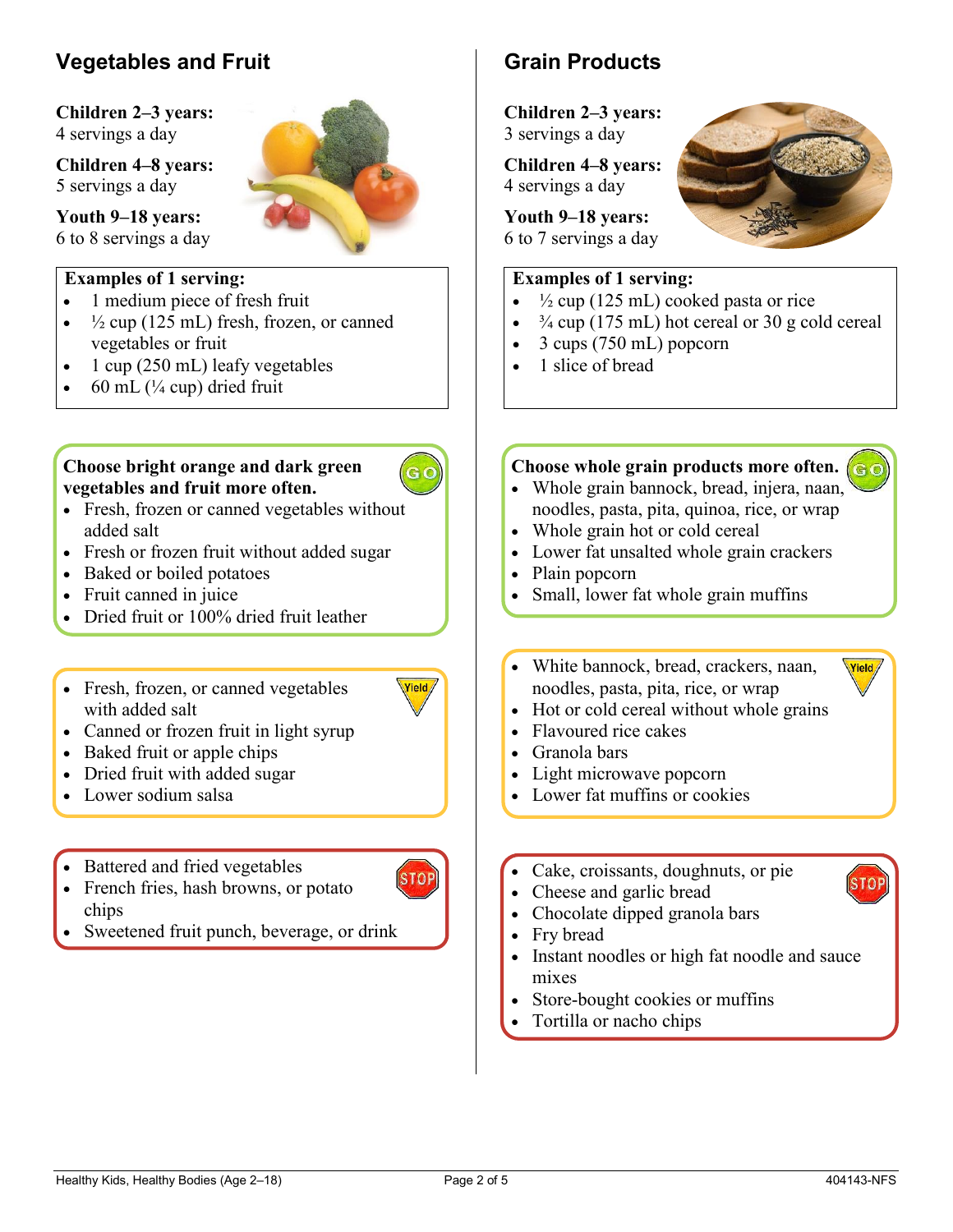### **Milk and Alternatives**

**Children 2–8 years:**  2 servings a day

**Youth 9–18 years:**  3 to 4 servings a day



#### **Examples of 1 serving:**

- $\bullet$  1 cup (250 mL) milk or soy beverage
- $\cdot$   $\frac{3}{4}$  cup (175 g) yogurt
- $1\frac{1}{2}$  oz (50 g) cheese

Note:  $M.F =$  milk fat

#### **Choose lower fat milk and alternatives more often.**

- Skim,  $1\%$ , or  $2\%$  milk
- Unflavoured fortified soy beverage
- Skim or 2% evaporated milk
- Plain yogurt (fat free,  $1\%$ , or  $2\%$  M.F.)
- Lower fat cheese (less than  $20\%$  M.F.)
- Lower sodium cottage cheese (fat free,  $1\%$ , or 2% M.F.)
- 3.25% (homogenized) milk
- Vield
- Whole evaporated milk
- Flavoured yogurt (fat free,  $1\%$ , or  $2\%$  M.F.)
- Flavoured milk (example: chocolate milk)
- Flavoured fortified soy beverage
- Cottage cheese
- Cheeses (more than  $20\%$  M.F.)
- Lower fat cream cheese

• Half and half or whipping cream

- Cream-based sauces
- Ice cream or frozen desserts
- Regular cheese spread or cream cheese
- Sweetened condensed milk

### **Meat and Alternatives**

**Children 2–8 years:**  1 serving a day

**Youth 9–13 years:**  1 to 2 servings a day

**Youth 14–18 years:** 

2 to 3 servings a day

#### **Examples of 1 serving:**

- $2\frac{1}{2}$  oz (75 g) meat, fish or poultry
- $\frac{3}{4}$  cup (175 mL) cooked peas, beans, or lentils
- $\bullet$  2 eggs
- $\frac{1}{4}$  cup (60 mL) peanuts, nuts or seeds
- 2 Tbsp (30 mL) peanut, nut or seed butters

#### **Choose lean meats, poultry, and fish, as well as dried peas, beans and lentils more often.**



Kidney Beans

- Baked, broiled, canned, or steamed fish and seafood without sauces
- Dried or canned beans, peas, and lentils
- $Eggs$
- Extra lean or lean ground beef
- Lean beef, pork, lamb, veal, or wild game
- Natural peanut, nut, or seed butter
- Peanuts, nuts, or seeds
- Skinless chicken or turkey
- Tofu
- Lean luncheon meats (chicken, beef, etc.)
- Baked chicken or turkey with skin
- Lower fat breaded fish or chicken



Vield

STOI

- Peanut, nut, or seed butters with added oil or sugar
- Bacon, sausage, smokies, or wieners
- Battered deep fried fish, chicken fingers, chicken nuggets
- Chicken wings or fried chicken with skin
- Luncheon meats like salami, bologna



**STOP** 

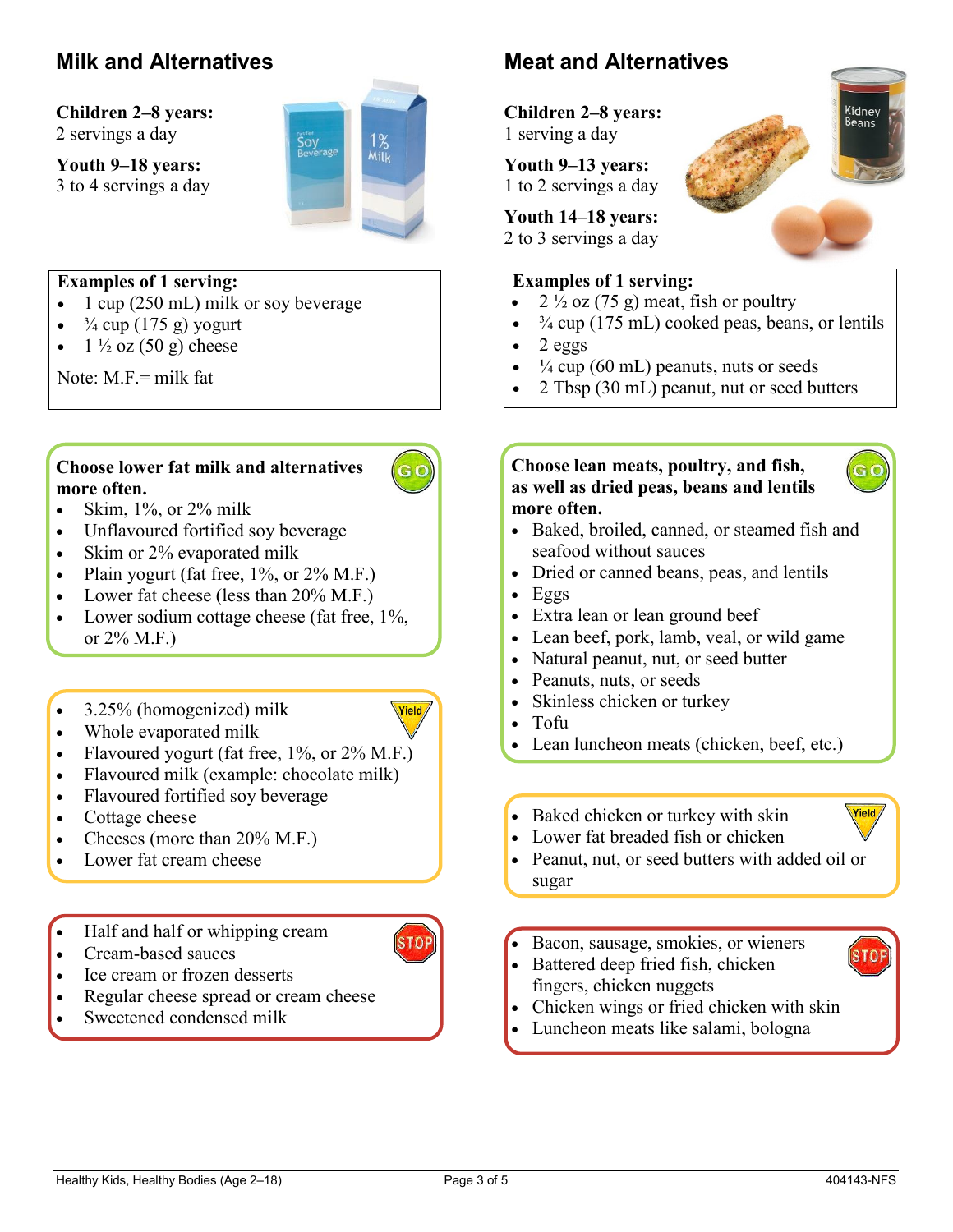### **Oils and fats**

- Include  $2-3$  Tbsp (30–45 mL) of healthy fat each day.
- Use vegetable oils such as canola, olive, peanut, or sunflower.
- Choose soft margarines with 0 grams trans fats.
- Limit butter and lard. Avoid hard margarine and shortening.

# **Enjoy special occasions in a healthy way**

- Make a plan with your child ahead of time. For example, they might plan to enjoy smaller portions of food, bring healthy food to share, or choose water to drink.
- If you're hosting or bringing food, make healthier versions of your family's favourite foods. Serve healthy foods along with smaller portions of *choose least often* foods.
- Put the focus on spending time together, or on games or crafts, rather than food.
- Share or cut large portions of food in half.



# **Active living for the whole family**

Physical activity promotes overall health and well-being.



*Image from Canadian Obesity Network Image Gallery* 

- Children copy their parents. Make physical activity a fun part of your family life.
- Encourage children to play outside. Get the whole family involved. Try ball games, running games, skipping, or make up your own games.
- Monitor screen time in your home. Limit time spent watching TV and using computers or other devices.
- Keep TVs, video game consoles, tablets, computers, and smartphones:
	- turned off or put away during meals
	- in a central place where the whole family can see and use them
	- out of your child's bedroom

To learn more about how much activity your child needs each day, visit CSEPGuidelines.ca

For ideas on low-cost activities in your area, visit your local community recreation centre.

For other activity tips, visit HealthyCanadians.gc.ca and search 'get active tip sheets'.